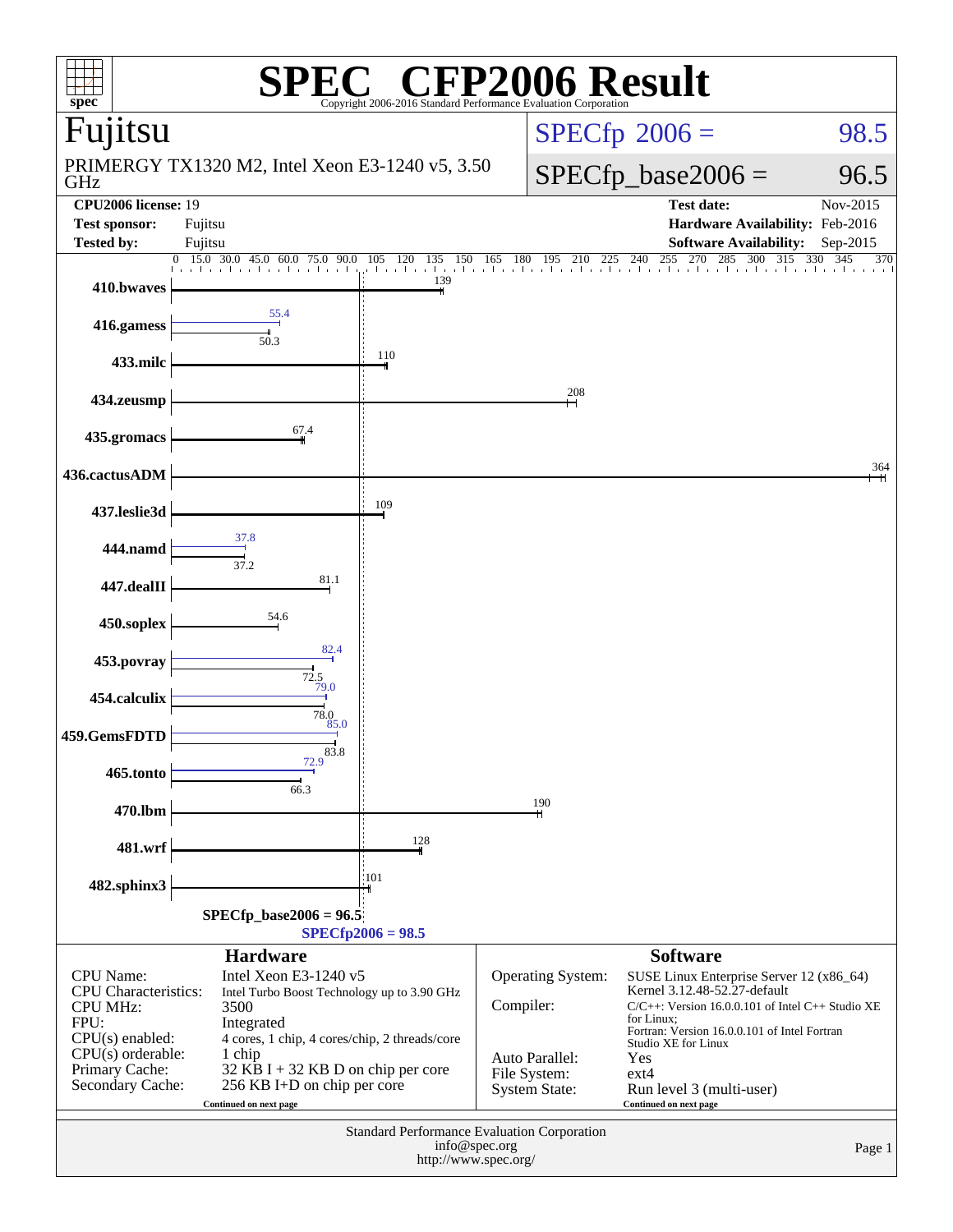

# Fujitsu

GHz PRIMERGY TX1320 M2, Intel Xeon E3-1240 v5, 3.50

[Other Cache:](http://www.spec.org/auto/cpu2006/Docs/result-fields.html#OtherCache) [Other Hardware:](http://www.spec.org/auto/cpu2006/Docs/result-fields.html#OtherHardware) None

[L3 Cache:](http://www.spec.org/auto/cpu2006/Docs/result-fields.html#L3Cache) 8 MB I+D on chip per chip<br>Other Cache: None [Memory:](http://www.spec.org/auto/cpu2006/Docs/result-fields.html#Memory) 64 GB (4 x 16 GB 2Rx8 PC4-2133P-E) [Disk Subsystem:](http://www.spec.org/auto/cpu2006/Docs/result-fields.html#DiskSubsystem) 1 x SATA, 500 GB, 7200 RPM

| <b>CPU2006 license: 19</b> |                            |               | Test date:                             | Nov-2015 |
|----------------------------|----------------------------|---------------|----------------------------------------|----------|
| <b>Test sponsor:</b>       | Fujitsu                    |               | <b>Hardware Availability: Feb-2016</b> |          |
| <b>Tested by:</b>          | Fuiitsu                    |               | <b>Software Availability:</b> Sep-2015 |          |
| I 2 $Cacha$ .              | $RMR I+D$ on chin per chin | Raca Pointers | $64$ hit                               |          |

[Peak Pointers:](http://www.spec.org/auto/cpu2006/Docs/result-fields.html#PeakPointers)

[Other Software:](http://www.spec.org/auto/cpu2006/Docs/result-fields.html#OtherSoftware) None

64-bit<br>32/64-bit

 $SPECTp2006 = 98.5$ 

 $SPECTp\_base2006 = 96.5$ 

| <b>Results Table</b>                                                                                     |                |              |                |       |                |       |                |              |                |              |                |              |
|----------------------------------------------------------------------------------------------------------|----------------|--------------|----------------|-------|----------------|-------|----------------|--------------|----------------|--------------|----------------|--------------|
|                                                                                                          | <b>Base</b>    |              |                |       |                |       | <b>Peak</b>    |              |                |              |                |              |
| <b>Benchmark</b>                                                                                         | <b>Seconds</b> | <b>Ratio</b> | <b>Seconds</b> | Ratio | <b>Seconds</b> | Ratio | <b>Seconds</b> | <b>Ratio</b> | <b>Seconds</b> | <b>Ratio</b> | <b>Seconds</b> | <b>Ratio</b> |
| 410.bwayes                                                                                               | 97.7           | 139          | 97.6           | 139   | 98.6           | 138   | 97.7           | 139          | 97.6           | 139          | 98.6           | 138          |
| 416.gamess                                                                                               | 389            | 50.3         | 389            | 50.3  | 396            | 49.4  | 354            | 55.4         | 353            | 55.4         | 354            | 55.3         |
| $433$ .milc                                                                                              | 83.3           | 110          | 82.9           | 111   | 84.0           | 109   | 83.3           | 110          | 82.9           | 111          | 84.0           | 109          |
| 434.zeusmp                                                                                               | 43.8           | 208          | 43.8           | 208   | 44.8           | 203   | 43.8           | 208          | 43.8           | 208          | 44.8           | 203          |
| 435.gromacs                                                                                              | 105            | 68.0         | 107            | 66.5  | 106            | 67.4  | 105            | 68.0         | 107            | 66.5         | 106            | 67.4         |
| 436.cactusADM                                                                                            | 32.6           | 366          | 32.8           | 364   | 33.4           | 358   | 32.6           | 366          | 32.8           | 364          | 33.4           | 358          |
| 437.leslie3d                                                                                             | 86.6           | 109          | 86.4           | 109   | 86.4           | 109   | 86.6           | 109          | 86.4           | 109          | 86.4           | <b>109</b>   |
| 444.namd                                                                                                 | 215            | 37.2         | 216            | 37.2  | 216            | 37.2  | 212            | 37.8         | 212            | 37.8         | 212            | 37.9         |
| 447.dealII                                                                                               | 141            | 81.1         | <u>141</u>     | 81.1  | 141            | 81.2  | 141            | 81.1         | 141            | 81.1         | 141            | 81.2         |
| 450.soplex                                                                                               | 153            | 54.6         | 153            | 54.7  | 153            | 54.4  | 153            | 54.6         | 153            | 54.7         | 153            | 54.4         |
| 453.povray                                                                                               | 73.7           | 72.1         | 73.4           | 72.5  | 73.2           | 72.7  | 64.6           | 82.4         | 64.4           | 82.7         | 64.7           | 82.2         |
| 454.calculix                                                                                             | 106            | 78.0         | 106            | 78.0  | 106            | 78.0  | 104            | 79.2         | 104            | 79.0         | 105            | 78.9         |
| 459.GemsFDTD                                                                                             | 127            | 83.8         | 127            | 83.8  | 126            | 83.9  | 125            | 84.9         | 125            | 85.0         | 125            | 85.0         |
| 465.tonto                                                                                                | 148            | 66.3         | 150            | 65.8  | 149            | 66.3  | 135            | 73.0         | 135            | 72.7         | <u>135</u>     | 72.9         |
| 470.1bm                                                                                                  | 72.4           | 190          | 73.1           | 188   | 72.3           | 190   | 72.4           | <b>190</b>   | 73.1           | 188          | 72.3           | 190          |
| 481.wrf                                                                                                  | 87.1           | 128          | 87.8           | 127   | 87.3           | 128   | 87.1           | 128          | 87.8           | 127          | 87.3           | <b>128</b>   |
| 482.sphinx3                                                                                              | 193            | 101          | 193            | 101   | 192            | 102   | 193            | 101          | 193            | <b>101</b>   | 192            | 102          |
| Results appear in the order in which they were run. Bold underlined text indicates a median measurement. |                |              |                |       |                |       |                |              |                |              |                |              |

### **[Operating System Notes](http://www.spec.org/auto/cpu2006/Docs/result-fields.html#OperatingSystemNotes)**

Stack size set to unlimited using "ulimit -s unlimited"

### **[Platform Notes](http://www.spec.org/auto/cpu2006/Docs/result-fields.html#PlatformNotes)**

 BIOS configuration: Sysinfo program /home/SPECcpu2006/config/sysinfo.rev6914 \$Rev: 6914 \$ \$Date:: 2014-06-25 #\$ e3fbb8667b5a285932ceab81e28219e1 running on TX1320M2 Thu Nov 26 15:41:35 2015

 This section contains SUT (System Under Test) info as seen by some common utilities. To remove or add to this section, see: <http://www.spec.org/cpu2006/Docs/config.html#sysinfo>

From /proc/cpuinfo

Continued on next page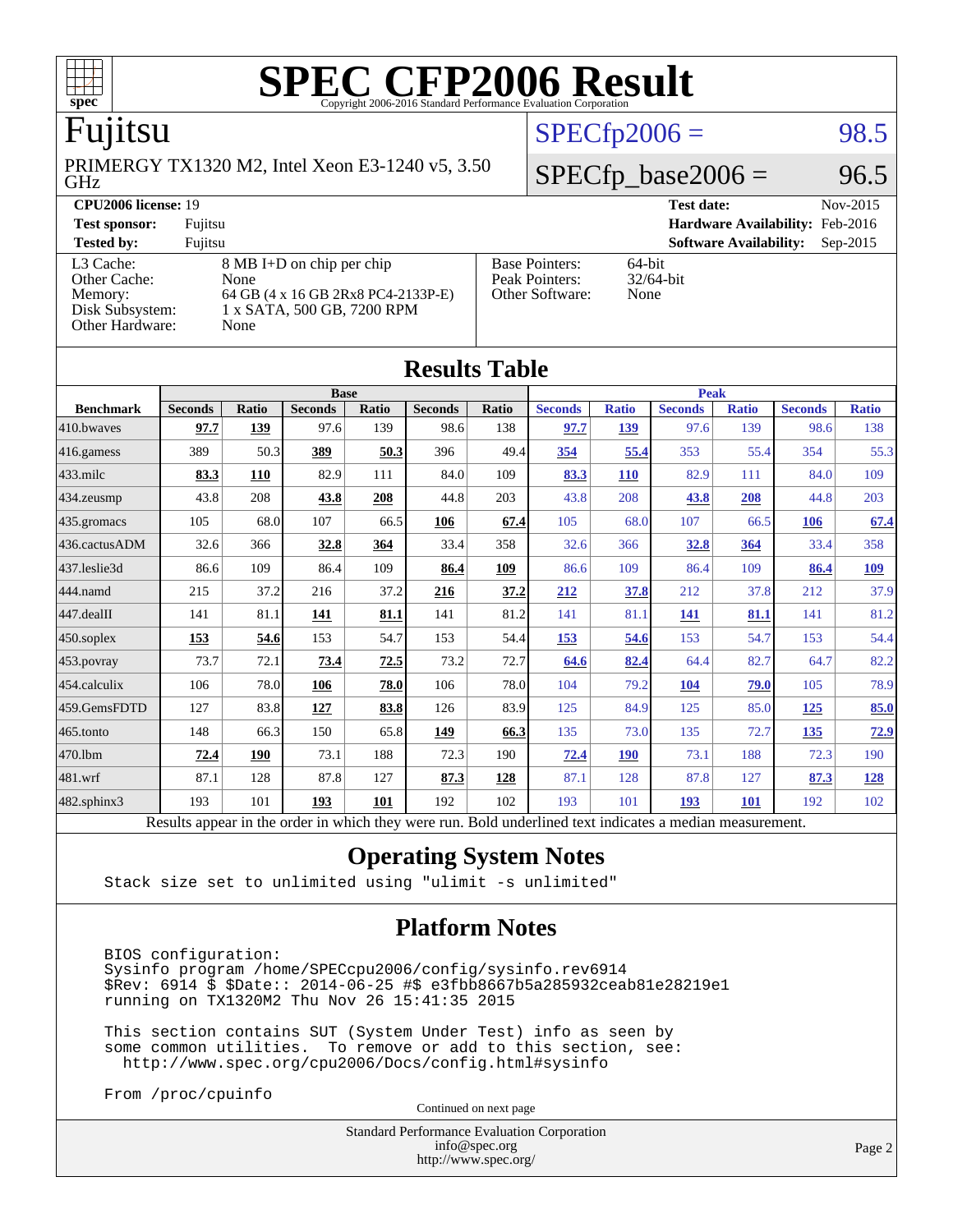

Fujitsu

GHz PRIMERGY TX1320 M2, Intel Xeon E3-1240 v5, 3.50  $SPECTp2006 = 98.5$ 

 $SPECTp\_base2006 = 96.5$ 

**[CPU2006 license:](http://www.spec.org/auto/cpu2006/Docs/result-fields.html#CPU2006license)** 19 **[Test date:](http://www.spec.org/auto/cpu2006/Docs/result-fields.html#Testdate)** Nov-2015 **[Test sponsor:](http://www.spec.org/auto/cpu2006/Docs/result-fields.html#Testsponsor)** Fujitsu **[Hardware Availability:](http://www.spec.org/auto/cpu2006/Docs/result-fields.html#HardwareAvailability)** Feb-2016 **[Tested by:](http://www.spec.org/auto/cpu2006/Docs/result-fields.html#Testedby)** Fujitsu **Fugital Example 2015 [Software Availability:](http://www.spec.org/auto/cpu2006/Docs/result-fields.html#SoftwareAvailability)** Sep-2015

#### **[Platform Notes \(Continued\)](http://www.spec.org/auto/cpu2006/Docs/result-fields.html#PlatformNotes)**

Standard Performance Evaluation Corporation [info@spec.org](mailto:info@spec.org) model name : Intel(R) Xeon(R) CPU E3-1240 v5 @ 3.50GHz 1 "physical id"s (chips) 8 "processors" cores, siblings (Caution: counting these is hw and system dependent. The following excerpts from /proc/cpuinfo might not be reliable. Use with caution.) cpu cores : 4 siblings : 8 physical 0: cores 0 1 2 3 cache size : 8192 KB From /proc/meminfo MemTotal: 65906076 kB HugePages\_Total: 0<br>Hugepagesize: 2048 kB Hugepagesize: /usr/bin/lsb\_release -d SUSE Linux Enterprise Server 12 From /etc/\*release\* /etc/\*version\* SuSE-release: SUSE Linux Enterprise Server 12 (x86\_64)  $VFRSTON = 12$  PATCHLEVEL = 0 # This file is deprecated and will be removed in a future service pack or release. # Please check /etc/os-release for details about this release. os-release: NAME="SLES" VERSION="12" VERSION\_ID="12" PRETTY\_NAME="SUSE Linux Enterprise Server 12" ID="sles" ANSI\_COLOR="0;32" CPE\_NAME="cpe:/o:suse:sles:12" uname -a: Linux TX1320M2 3.12.48-52.27-default #1 SMP Mon Oct 5 10:08:10 UTC 2015 (314f0e3) x86\_64 x86\_64 x86\_64 GNU/Linux run-level 5 Nov 25 12:56 SPEC is set to: /home/SPECcpu2006<br>Filesystem Type Size Use Type Size Used Avail Use% Mounted on /dev/sda3 xfs 1.6T 21G 1.6T 2% /home Additional information from dmidecode: Warning: Use caution when you interpret this section. The 'dmidecode' program reads system data which is "intended to allow hardware to be accurately determined", but the intent may not be met, as there are frequent changes to hardware, firmware, and the "DMTF SMBIOS" standard. Continued on next page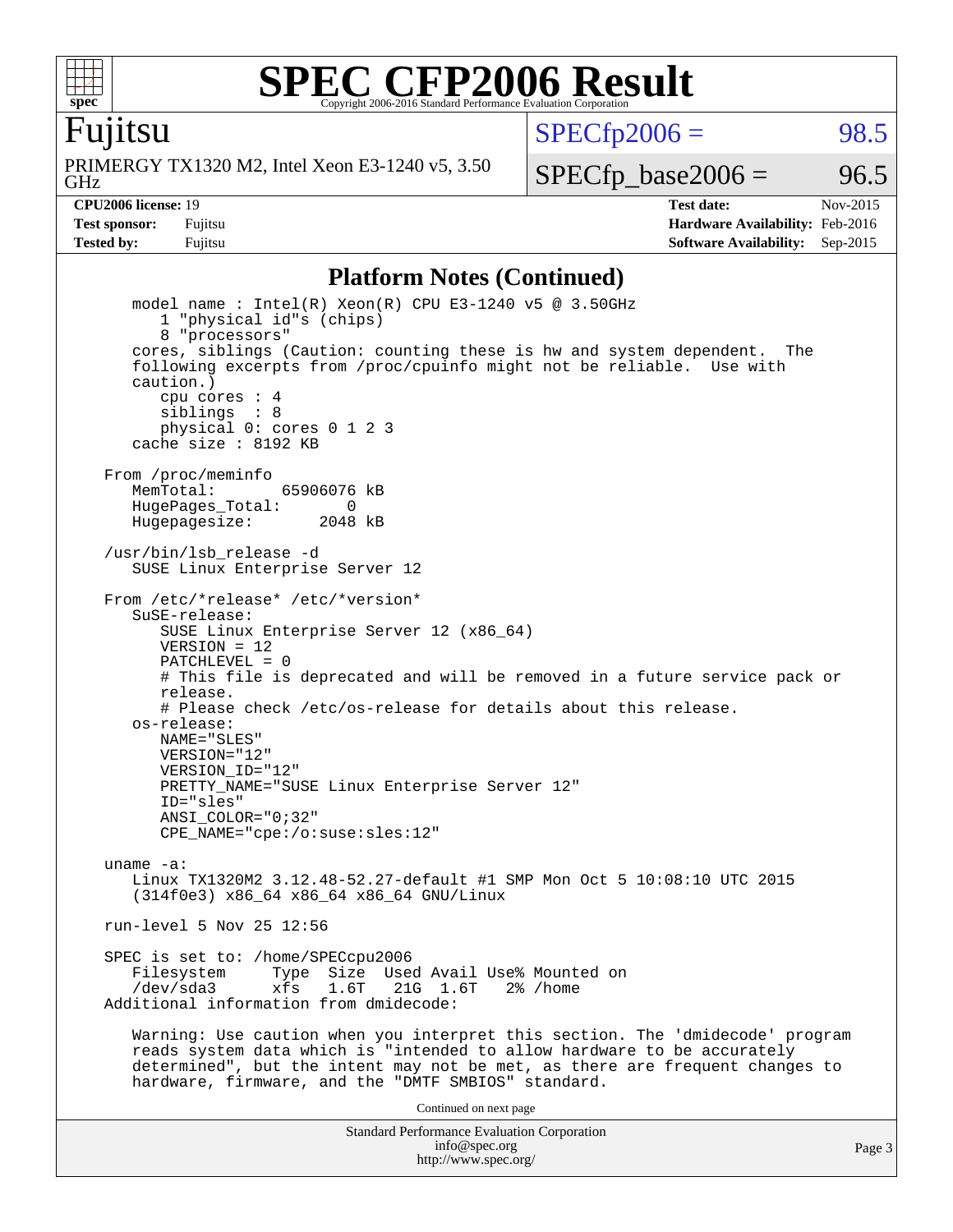

### Fujitsu

GHz PRIMERGY TX1320 M2, Intel Xeon E3-1240 v5, 3.50  $SPECTp2006 = 98.5$ 

 $SPECTp\_base2006 = 96.5$ 

**[CPU2006 license:](http://www.spec.org/auto/cpu2006/Docs/result-fields.html#CPU2006license)** 19 **[Test date:](http://www.spec.org/auto/cpu2006/Docs/result-fields.html#Testdate)** Nov-2015 **[Test sponsor:](http://www.spec.org/auto/cpu2006/Docs/result-fields.html#Testsponsor)** Fujitsu **[Hardware Availability:](http://www.spec.org/auto/cpu2006/Docs/result-fields.html#HardwareAvailability)** Feb-2016 **[Tested by:](http://www.spec.org/auto/cpu2006/Docs/result-fields.html#Testedby)** Fujitsu **[Software Availability:](http://www.spec.org/auto/cpu2006/Docs/result-fields.html#SoftwareAvailability)** Sep-2015

#### **[Platform Notes \(Continued\)](http://www.spec.org/auto/cpu2006/Docs/result-fields.html#PlatformNotes)**

 BIOS FUJITSU // American Megatrends Inc. V5.0.0.11 R1.1.0 for D3373-A1x 10/30/2015 Memory:

4x SK Hynix HMA82GU7MFR8N-TF 16 GB 2 rank 2133 MHz

(End of data from sysinfo program)

#### **[General Notes](http://www.spec.org/auto/cpu2006/Docs/result-fields.html#GeneralNotes)**

Environment variables set by runspec before the start of the run: KMP\_AFFINITY = "granularity=fine,compact,1,0" LD\_LIBRARY\_PATH = "/home/SPECcpu2006/libs/32:/home/SPECcpu2006/libs/64:/home/SPECcpu2006/sh" OMP NUM THREADS = "4"

 Binaries compiled on a system with 1x Intel Core i5-4670K CPU + 32GB memory using RedHat EL 7.1 Transparent Huge Pages enabled with: echo always > /sys/kernel/mm/transparent\_hugepage/enabled

For information about Fujitsu please visit: <http://www.fujitsu.com>

# **[Base Compiler Invocation](http://www.spec.org/auto/cpu2006/Docs/result-fields.html#BaseCompilerInvocation)**

[C benchmarks](http://www.spec.org/auto/cpu2006/Docs/result-fields.html#Cbenchmarks):  $\frac{1}{2}$ cc  $-\text{m64}$ 

[C++ benchmarks:](http://www.spec.org/auto/cpu2006/Docs/result-fields.html#CXXbenchmarks) [icpc -m64](http://www.spec.org/cpu2006/results/res2016q1/cpu2006-20160111-38683.flags.html#user_CXXbase_intel_icpc_64bit_bedb90c1146cab66620883ef4f41a67e)

[Fortran benchmarks](http://www.spec.org/auto/cpu2006/Docs/result-fields.html#Fortranbenchmarks): [ifort -m64](http://www.spec.org/cpu2006/results/res2016q1/cpu2006-20160111-38683.flags.html#user_FCbase_intel_ifort_64bit_ee9d0fb25645d0210d97eb0527dcc06e)

[Benchmarks using both Fortran and C](http://www.spec.org/auto/cpu2006/Docs/result-fields.html#BenchmarksusingbothFortranandC): [icc -m64](http://www.spec.org/cpu2006/results/res2016q1/cpu2006-20160111-38683.flags.html#user_CC_FCbase_intel_icc_64bit_0b7121f5ab7cfabee23d88897260401c) [ifort -m64](http://www.spec.org/cpu2006/results/res2016q1/cpu2006-20160111-38683.flags.html#user_CC_FCbase_intel_ifort_64bit_ee9d0fb25645d0210d97eb0527dcc06e)

# **[Base Portability Flags](http://www.spec.org/auto/cpu2006/Docs/result-fields.html#BasePortabilityFlags)**

 410.bwaves: [-DSPEC\\_CPU\\_LP64](http://www.spec.org/cpu2006/results/res2016q1/cpu2006-20160111-38683.flags.html#suite_basePORTABILITY410_bwaves_DSPEC_CPU_LP64) 416.gamess: [-DSPEC\\_CPU\\_LP64](http://www.spec.org/cpu2006/results/res2016q1/cpu2006-20160111-38683.flags.html#suite_basePORTABILITY416_gamess_DSPEC_CPU_LP64) 433.milc: [-DSPEC\\_CPU\\_LP64](http://www.spec.org/cpu2006/results/res2016q1/cpu2006-20160111-38683.flags.html#suite_basePORTABILITY433_milc_DSPEC_CPU_LP64) 434.zeusmp: [-DSPEC\\_CPU\\_LP64](http://www.spec.org/cpu2006/results/res2016q1/cpu2006-20160111-38683.flags.html#suite_basePORTABILITY434_zeusmp_DSPEC_CPU_LP64) 435.gromacs: [-DSPEC\\_CPU\\_LP64](http://www.spec.org/cpu2006/results/res2016q1/cpu2006-20160111-38683.flags.html#suite_basePORTABILITY435_gromacs_DSPEC_CPU_LP64) [-nofor\\_main](http://www.spec.org/cpu2006/results/res2016q1/cpu2006-20160111-38683.flags.html#user_baseLDPORTABILITY435_gromacs_f-nofor_main) 436.cactusADM: [-DSPEC\\_CPU\\_LP64](http://www.spec.org/cpu2006/results/res2016q1/cpu2006-20160111-38683.flags.html#suite_basePORTABILITY436_cactusADM_DSPEC_CPU_LP64) [-nofor\\_main](http://www.spec.org/cpu2006/results/res2016q1/cpu2006-20160111-38683.flags.html#user_baseLDPORTABILITY436_cactusADM_f-nofor_main) 437.leslie3d: [-DSPEC\\_CPU\\_LP64](http://www.spec.org/cpu2006/results/res2016q1/cpu2006-20160111-38683.flags.html#suite_basePORTABILITY437_leslie3d_DSPEC_CPU_LP64) 444.namd: [-DSPEC\\_CPU\\_LP64](http://www.spec.org/cpu2006/results/res2016q1/cpu2006-20160111-38683.flags.html#suite_basePORTABILITY444_namd_DSPEC_CPU_LP64) 447.dealII: [-DSPEC\\_CPU\\_LP64](http://www.spec.org/cpu2006/results/res2016q1/cpu2006-20160111-38683.flags.html#suite_basePORTABILITY447_dealII_DSPEC_CPU_LP64)

Continued on next page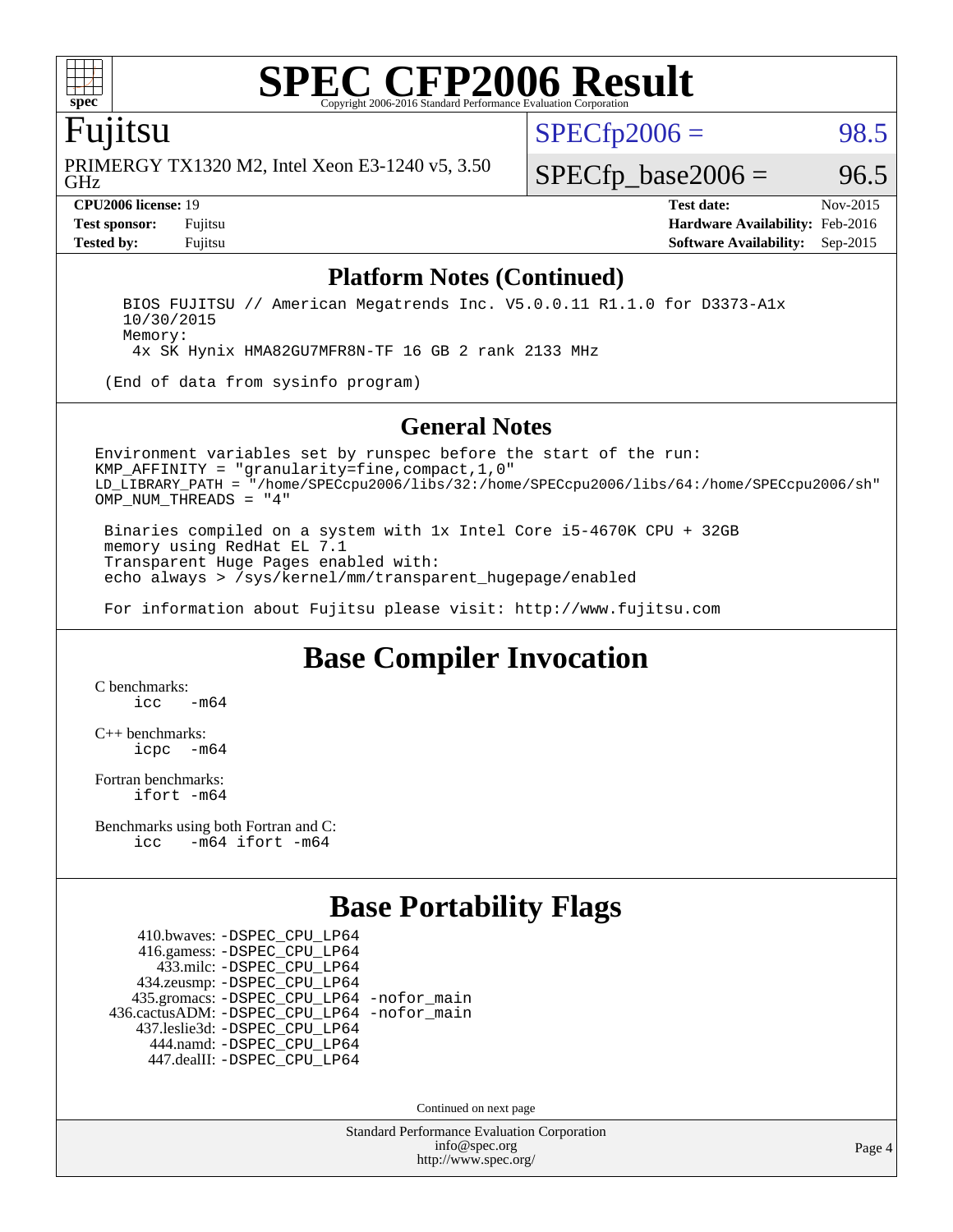

## Fujitsu

GHz PRIMERGY TX1320 M2, Intel Xeon E3-1240 v5, 3.50  $SPECTp2006 = 98.5$ 

 $SPECTp\_base2006 = 96.5$ 

**[CPU2006 license:](http://www.spec.org/auto/cpu2006/Docs/result-fields.html#CPU2006license)** 19 **[Test date:](http://www.spec.org/auto/cpu2006/Docs/result-fields.html#Testdate)** Nov-2015 **[Test sponsor:](http://www.spec.org/auto/cpu2006/Docs/result-fields.html#Testsponsor)** Fujitsu **[Hardware Availability:](http://www.spec.org/auto/cpu2006/Docs/result-fields.html#HardwareAvailability)** Feb-2016 **[Tested by:](http://www.spec.org/auto/cpu2006/Docs/result-fields.html#Testedby)** Fujitsu **[Software Availability:](http://www.spec.org/auto/cpu2006/Docs/result-fields.html#SoftwareAvailability)** Sep-2015

# **[Base Portability Flags \(Continued\)](http://www.spec.org/auto/cpu2006/Docs/result-fields.html#BasePortabilityFlags)**

 450.soplex: [-DSPEC\\_CPU\\_LP64](http://www.spec.org/cpu2006/results/res2016q1/cpu2006-20160111-38683.flags.html#suite_basePORTABILITY450_soplex_DSPEC_CPU_LP64) 453.povray: [-DSPEC\\_CPU\\_LP64](http://www.spec.org/cpu2006/results/res2016q1/cpu2006-20160111-38683.flags.html#suite_basePORTABILITY453_povray_DSPEC_CPU_LP64) 454.calculix: [-DSPEC\\_CPU\\_LP64](http://www.spec.org/cpu2006/results/res2016q1/cpu2006-20160111-38683.flags.html#suite_basePORTABILITY454_calculix_DSPEC_CPU_LP64) [-nofor\\_main](http://www.spec.org/cpu2006/results/res2016q1/cpu2006-20160111-38683.flags.html#user_baseLDPORTABILITY454_calculix_f-nofor_main) 459.GemsFDTD: [-DSPEC\\_CPU\\_LP64](http://www.spec.org/cpu2006/results/res2016q1/cpu2006-20160111-38683.flags.html#suite_basePORTABILITY459_GemsFDTD_DSPEC_CPU_LP64) 465.tonto: [-DSPEC\\_CPU\\_LP64](http://www.spec.org/cpu2006/results/res2016q1/cpu2006-20160111-38683.flags.html#suite_basePORTABILITY465_tonto_DSPEC_CPU_LP64) 470.lbm: [-DSPEC\\_CPU\\_LP64](http://www.spec.org/cpu2006/results/res2016q1/cpu2006-20160111-38683.flags.html#suite_basePORTABILITY470_lbm_DSPEC_CPU_LP64) 482.sphinx3: [-DSPEC\\_CPU\\_LP64](http://www.spec.org/cpu2006/results/res2016q1/cpu2006-20160111-38683.flags.html#suite_basePORTABILITY482_sphinx3_DSPEC_CPU_LP64)

481.wrf: [-DSPEC\\_CPU\\_LP64](http://www.spec.org/cpu2006/results/res2016q1/cpu2006-20160111-38683.flags.html#suite_basePORTABILITY481_wrf_DSPEC_CPU_LP64) [-DSPEC\\_CPU\\_CASE\\_FLAG](http://www.spec.org/cpu2006/results/res2016q1/cpu2006-20160111-38683.flags.html#b481.wrf_baseCPORTABILITY_DSPEC_CPU_CASE_FLAG) [-DSPEC\\_CPU\\_LINUX](http://www.spec.org/cpu2006/results/res2016q1/cpu2006-20160111-38683.flags.html#b481.wrf_baseCPORTABILITY_DSPEC_CPU_LINUX)

## **[Base Optimization Flags](http://www.spec.org/auto/cpu2006/Docs/result-fields.html#BaseOptimizationFlags)**

[C benchmarks](http://www.spec.org/auto/cpu2006/Docs/result-fields.html#Cbenchmarks):

[-xCORE-AVX2](http://www.spec.org/cpu2006/results/res2016q1/cpu2006-20160111-38683.flags.html#user_CCbase_f-xAVX2_5f5fc0cbe2c9f62c816d3e45806c70d7) [-ipo](http://www.spec.org/cpu2006/results/res2016q1/cpu2006-20160111-38683.flags.html#user_CCbase_f-ipo) [-O3](http://www.spec.org/cpu2006/results/res2016q1/cpu2006-20160111-38683.flags.html#user_CCbase_f-O3) [-no-prec-div](http://www.spec.org/cpu2006/results/res2016q1/cpu2006-20160111-38683.flags.html#user_CCbase_f-no-prec-div) [-parallel](http://www.spec.org/cpu2006/results/res2016q1/cpu2006-20160111-38683.flags.html#user_CCbase_f-parallel) [-opt-prefetch](http://www.spec.org/cpu2006/results/res2016q1/cpu2006-20160111-38683.flags.html#user_CCbase_f-opt-prefetch) [-ansi-alias](http://www.spec.org/cpu2006/results/res2016q1/cpu2006-20160111-38683.flags.html#user_CCbase_f-ansi-alias) [C++ benchmarks:](http://www.spec.org/auto/cpu2006/Docs/result-fields.html#CXXbenchmarks)

[-xCORE-AVX2](http://www.spec.org/cpu2006/results/res2016q1/cpu2006-20160111-38683.flags.html#user_CXXbase_f-xAVX2_5f5fc0cbe2c9f62c816d3e45806c70d7) [-ipo](http://www.spec.org/cpu2006/results/res2016q1/cpu2006-20160111-38683.flags.html#user_CXXbase_f-ipo) [-O3](http://www.spec.org/cpu2006/results/res2016q1/cpu2006-20160111-38683.flags.html#user_CXXbase_f-O3) [-no-prec-div](http://www.spec.org/cpu2006/results/res2016q1/cpu2006-20160111-38683.flags.html#user_CXXbase_f-no-prec-div) [-opt-prefetch](http://www.spec.org/cpu2006/results/res2016q1/cpu2006-20160111-38683.flags.html#user_CXXbase_f-opt-prefetch) [-ansi-alias](http://www.spec.org/cpu2006/results/res2016q1/cpu2006-20160111-38683.flags.html#user_CXXbase_f-ansi-alias)

[Fortran benchmarks](http://www.spec.org/auto/cpu2006/Docs/result-fields.html#Fortranbenchmarks): [-xCORE-AVX2](http://www.spec.org/cpu2006/results/res2016q1/cpu2006-20160111-38683.flags.html#user_FCbase_f-xAVX2_5f5fc0cbe2c9f62c816d3e45806c70d7) [-ipo](http://www.spec.org/cpu2006/results/res2016q1/cpu2006-20160111-38683.flags.html#user_FCbase_f-ipo) [-O3](http://www.spec.org/cpu2006/results/res2016q1/cpu2006-20160111-38683.flags.html#user_FCbase_f-O3) [-no-prec-div](http://www.spec.org/cpu2006/results/res2016q1/cpu2006-20160111-38683.flags.html#user_FCbase_f-no-prec-div) [-parallel](http://www.spec.org/cpu2006/results/res2016q1/cpu2006-20160111-38683.flags.html#user_FCbase_f-parallel) [-opt-prefetch](http://www.spec.org/cpu2006/results/res2016q1/cpu2006-20160111-38683.flags.html#user_FCbase_f-opt-prefetch)

[Benchmarks using both Fortran and C](http://www.spec.org/auto/cpu2006/Docs/result-fields.html#BenchmarksusingbothFortranandC): [-xCORE-AVX2](http://www.spec.org/cpu2006/results/res2016q1/cpu2006-20160111-38683.flags.html#user_CC_FCbase_f-xAVX2_5f5fc0cbe2c9f62c816d3e45806c70d7) [-ipo](http://www.spec.org/cpu2006/results/res2016q1/cpu2006-20160111-38683.flags.html#user_CC_FCbase_f-ipo) [-O3](http://www.spec.org/cpu2006/results/res2016q1/cpu2006-20160111-38683.flags.html#user_CC_FCbase_f-O3) [-no-prec-div](http://www.spec.org/cpu2006/results/res2016q1/cpu2006-20160111-38683.flags.html#user_CC_FCbase_f-no-prec-div) [-parallel](http://www.spec.org/cpu2006/results/res2016q1/cpu2006-20160111-38683.flags.html#user_CC_FCbase_f-parallel) [-opt-prefetch](http://www.spec.org/cpu2006/results/res2016q1/cpu2006-20160111-38683.flags.html#user_CC_FCbase_f-opt-prefetch) [-ansi-alias](http://www.spec.org/cpu2006/results/res2016q1/cpu2006-20160111-38683.flags.html#user_CC_FCbase_f-ansi-alias)

# **[Peak Compiler Invocation](http://www.spec.org/auto/cpu2006/Docs/result-fields.html#PeakCompilerInvocation)**

[C benchmarks](http://www.spec.org/auto/cpu2006/Docs/result-fields.html#Cbenchmarks):  $\text{icc}$   $-\text{m64}$ 

[C++ benchmarks:](http://www.spec.org/auto/cpu2006/Docs/result-fields.html#CXXbenchmarks) [icpc -m64](http://www.spec.org/cpu2006/results/res2016q1/cpu2006-20160111-38683.flags.html#user_CXXpeak_intel_icpc_64bit_bedb90c1146cab66620883ef4f41a67e)

[Fortran benchmarks](http://www.spec.org/auto/cpu2006/Docs/result-fields.html#Fortranbenchmarks): [ifort -m64](http://www.spec.org/cpu2006/results/res2016q1/cpu2006-20160111-38683.flags.html#user_FCpeak_intel_ifort_64bit_ee9d0fb25645d0210d97eb0527dcc06e)

[Benchmarks using both Fortran and C](http://www.spec.org/auto/cpu2006/Docs/result-fields.html#BenchmarksusingbothFortranandC): [icc -m64](http://www.spec.org/cpu2006/results/res2016q1/cpu2006-20160111-38683.flags.html#user_CC_FCpeak_intel_icc_64bit_0b7121f5ab7cfabee23d88897260401c) [ifort -m64](http://www.spec.org/cpu2006/results/res2016q1/cpu2006-20160111-38683.flags.html#user_CC_FCpeak_intel_ifort_64bit_ee9d0fb25645d0210d97eb0527dcc06e)

# **[Peak Portability Flags](http://www.spec.org/auto/cpu2006/Docs/result-fields.html#PeakPortabilityFlags)**

Same as Base Portability Flags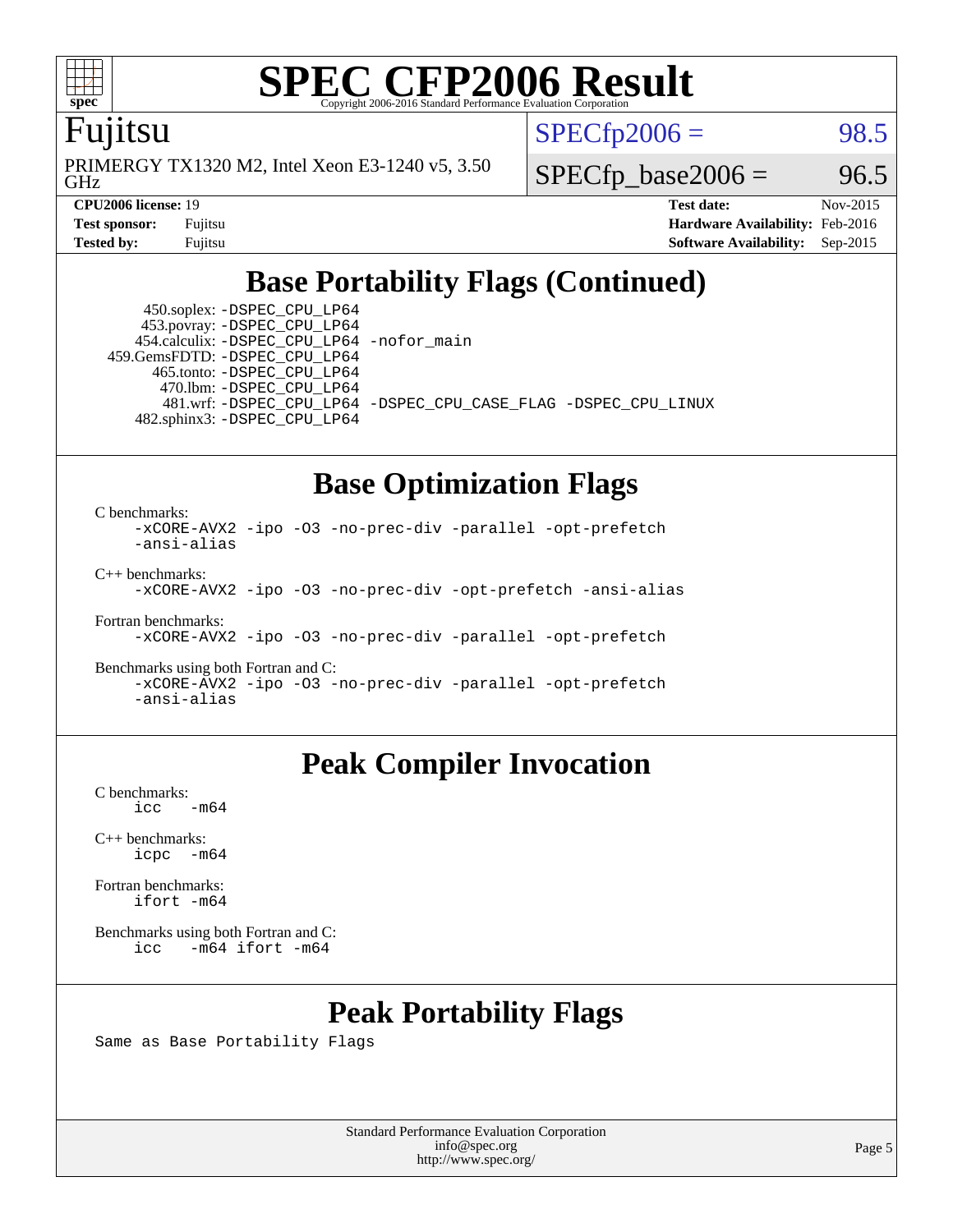

## Fujitsu

GHz PRIMERGY TX1320 M2, Intel Xeon E3-1240 v5, 3.50  $SPECTp2006 = 98.5$ 

 $SPECfp\_base2006 = 96.5$ 

**[CPU2006 license:](http://www.spec.org/auto/cpu2006/Docs/result-fields.html#CPU2006license)** 19 **[Test date:](http://www.spec.org/auto/cpu2006/Docs/result-fields.html#Testdate)** Nov-2015 **[Test sponsor:](http://www.spec.org/auto/cpu2006/Docs/result-fields.html#Testsponsor)** Fujitsu **[Hardware Availability:](http://www.spec.org/auto/cpu2006/Docs/result-fields.html#HardwareAvailability)** Feb-2016 **[Tested by:](http://www.spec.org/auto/cpu2006/Docs/result-fields.html#Testedby)** Fujitsu **[Software Availability:](http://www.spec.org/auto/cpu2006/Docs/result-fields.html#SoftwareAvailability)** Sep-2015

# **[Peak Optimization Flags](http://www.spec.org/auto/cpu2006/Docs/result-fields.html#PeakOptimizationFlags)**

```
C benchmarks:
```
433.milc: basepeak = yes

 $470.$ lbm: basepeak = yes

 $482$ .sphinx3: basepeak = yes

[C++ benchmarks:](http://www.spec.org/auto/cpu2006/Docs/result-fields.html#CXXbenchmarks)

 444.namd: [-xCORE-AVX2](http://www.spec.org/cpu2006/results/res2016q1/cpu2006-20160111-38683.flags.html#user_peakPASS2_CXXFLAGSPASS2_LDFLAGS444_namd_f-xAVX2_5f5fc0cbe2c9f62c816d3e45806c70d7)(pass 2) [-prof-gen:threadsafe](http://www.spec.org/cpu2006/results/res2016q1/cpu2006-20160111-38683.flags.html#user_peakPASS1_CXXFLAGSPASS1_LDFLAGS444_namd_prof_gen_21a26eb79f378b550acd7bec9fe4467a)(pass 1) [-ipo](http://www.spec.org/cpu2006/results/res2016q1/cpu2006-20160111-38683.flags.html#user_peakPASS2_CXXFLAGSPASS2_LDFLAGS444_namd_f-ipo)(pass 2) [-O3](http://www.spec.org/cpu2006/results/res2016q1/cpu2006-20160111-38683.flags.html#user_peakPASS2_CXXFLAGSPASS2_LDFLAGS444_namd_f-O3)(pass 2) [-no-prec-div](http://www.spec.org/cpu2006/results/res2016q1/cpu2006-20160111-38683.flags.html#user_peakPASS2_CXXFLAGSPASS2_LDFLAGS444_namd_f-no-prec-div)(pass 2) [-par-num-threads=1](http://www.spec.org/cpu2006/results/res2016q1/cpu2006-20160111-38683.flags.html#user_peakPASS1_CXXFLAGSPASS1_LDFLAGS444_namd_par_num_threads_786a6ff141b4e9e90432e998842df6c2)(pass 1) [-prof-use](http://www.spec.org/cpu2006/results/res2016q1/cpu2006-20160111-38683.flags.html#user_peakPASS2_CXXFLAGSPASS2_LDFLAGS444_namd_prof_use_bccf7792157ff70d64e32fe3e1250b55)(pass 2) [-fno-alias](http://www.spec.org/cpu2006/results/res2016q1/cpu2006-20160111-38683.flags.html#user_peakCXXOPTIMIZEOPTIMIZE444_namd_f-no-alias_694e77f6c5a51e658e82ccff53a9e63a) [-auto-ilp32](http://www.spec.org/cpu2006/results/res2016q1/cpu2006-20160111-38683.flags.html#user_peakCXXOPTIMIZE444_namd_f-auto-ilp32)

447.dealII: basepeak = yes

450.soplex: basepeak = yes

```
 453.povray: -xCORE-AVX2(pass 2) -prof-gen:threadsafe(pass 1)
-ipo(pass 2) -O3(pass 2) -no-prec-div(pass 2)
-par-num-threads=1(pass 1) -prof-use(pass 2) -unroll4
-ansi-alias
```
[Fortran benchmarks](http://www.spec.org/auto/cpu2006/Docs/result-fields.html#Fortranbenchmarks):

 $410.bwaves: basepeak = yes$  416.gamess: [-xCORE-AVX2](http://www.spec.org/cpu2006/results/res2016q1/cpu2006-20160111-38683.flags.html#user_peakPASS2_FFLAGSPASS2_LDFLAGS416_gamess_f-xAVX2_5f5fc0cbe2c9f62c816d3e45806c70d7)(pass 2) [-prof-gen:threadsafe](http://www.spec.org/cpu2006/results/res2016q1/cpu2006-20160111-38683.flags.html#user_peakPASS1_FFLAGSPASS1_LDFLAGS416_gamess_prof_gen_21a26eb79f378b550acd7bec9fe4467a)(pass 1)  $-i\text{po}(pass 2) -\text{O3}(pass 2)$  [-no-prec-div](http://www.spec.org/cpu2006/results/res2016q1/cpu2006-20160111-38683.flags.html#user_peakPASS2_FFLAGSPASS2_LDFLAGS416_gamess_f-no-prec-div)(pass 2) [-par-num-threads=1](http://www.spec.org/cpu2006/results/res2016q1/cpu2006-20160111-38683.flags.html#user_peakPASS1_FFLAGSPASS1_LDFLAGS416_gamess_par_num_threads_786a6ff141b4e9e90432e998842df6c2)(pass 1) [-prof-use](http://www.spec.org/cpu2006/results/res2016q1/cpu2006-20160111-38683.flags.html#user_peakPASS2_FFLAGSPASS2_LDFLAGS416_gamess_prof_use_bccf7792157ff70d64e32fe3e1250b55)(pass 2) [-unroll2](http://www.spec.org/cpu2006/results/res2016q1/cpu2006-20160111-38683.flags.html#user_peakOPTIMIZE416_gamess_f-unroll_784dae83bebfb236979b41d2422d7ec2) [-inline-level=0](http://www.spec.org/cpu2006/results/res2016q1/cpu2006-20160111-38683.flags.html#user_peakOPTIMIZE416_gamess_f-inline-level_318d07a09274ad25e8d15dbfaa68ba50) [-scalar-rep-](http://www.spec.org/cpu2006/results/res2016q1/cpu2006-20160111-38683.flags.html#user_peakOPTIMIZE416_gamess_f-disablescalarrep_abbcad04450fb118e4809c81d83c8a1d)

434.zeusmp: basepeak = yes

437.leslie3d: basepeak = yes

 459.GemsFDTD: [-xCORE-AVX2](http://www.spec.org/cpu2006/results/res2016q1/cpu2006-20160111-38683.flags.html#user_peakPASS2_FFLAGSPASS2_LDFLAGS459_GemsFDTD_f-xAVX2_5f5fc0cbe2c9f62c816d3e45806c70d7)(pass 2) [-prof-gen:threadsafe](http://www.spec.org/cpu2006/results/res2016q1/cpu2006-20160111-38683.flags.html#user_peakPASS1_FFLAGSPASS1_LDFLAGS459_GemsFDTD_prof_gen_21a26eb79f378b550acd7bec9fe4467a)(pass 1)  $-i\text{po}(pass 2) -03(pass 2) -no-prec-div(pass 2)$  $-i\text{po}(pass 2) -03(pass 2) -no-prec-div(pass 2)$  $-i\text{po}(pass 2) -03(pass 2) -no-prec-div(pass 2)$ [-par-num-threads=1](http://www.spec.org/cpu2006/results/res2016q1/cpu2006-20160111-38683.flags.html#user_peakPASS1_FFLAGSPASS1_LDFLAGS459_GemsFDTD_par_num_threads_786a6ff141b4e9e90432e998842df6c2)(pass 1) [-prof-use](http://www.spec.org/cpu2006/results/res2016q1/cpu2006-20160111-38683.flags.html#user_peakPASS2_FFLAGSPASS2_LDFLAGS459_GemsFDTD_prof_use_bccf7792157ff70d64e32fe3e1250b55)(pass 2) [-unroll2](http://www.spec.org/cpu2006/results/res2016q1/cpu2006-20160111-38683.flags.html#user_peakOPTIMIZE459_GemsFDTD_f-unroll_784dae83bebfb236979b41d2422d7ec2) [-inline-level=0](http://www.spec.org/cpu2006/results/res2016q1/cpu2006-20160111-38683.flags.html#user_peakOPTIMIZE459_GemsFDTD_f-inline-level_318d07a09274ad25e8d15dbfaa68ba50) [-opt-prefetch](http://www.spec.org/cpu2006/results/res2016q1/cpu2006-20160111-38683.flags.html#user_peakOPTIMIZE459_GemsFDTD_f-opt-prefetch) [-parallel](http://www.spec.org/cpu2006/results/res2016q1/cpu2006-20160111-38683.flags.html#user_peakOPTIMIZE459_GemsFDTD_f-parallel)

 465.tonto: [-xCORE-AVX2](http://www.spec.org/cpu2006/results/res2016q1/cpu2006-20160111-38683.flags.html#user_peakPASS2_FFLAGSPASS2_LDFLAGS465_tonto_f-xAVX2_5f5fc0cbe2c9f62c816d3e45806c70d7)(pass 2) [-prof-gen:threadsafe](http://www.spec.org/cpu2006/results/res2016q1/cpu2006-20160111-38683.flags.html#user_peakPASS1_FFLAGSPASS1_LDFLAGS465_tonto_prof_gen_21a26eb79f378b550acd7bec9fe4467a)(pass 1)  $-i\text{po}(pass 2)$   $-03(pass 2)$   $-no-prec-div(pass 2)$  $-no-prec-div(pass 2)$ [-par-num-threads=1](http://www.spec.org/cpu2006/results/res2016q1/cpu2006-20160111-38683.flags.html#user_peakPASS1_FFLAGSPASS1_LDFLAGS465_tonto_par_num_threads_786a6ff141b4e9e90432e998842df6c2)(pass 1) [-prof-use](http://www.spec.org/cpu2006/results/res2016q1/cpu2006-20160111-38683.flags.html#user_peakPASS2_FFLAGSPASS2_LDFLAGS465_tonto_prof_use_bccf7792157ff70d64e32fe3e1250b55)(pass 2) [-inline-calloc](http://www.spec.org/cpu2006/results/res2016q1/cpu2006-20160111-38683.flags.html#user_peakOPTIMIZE465_tonto_f-inline-calloc) [-opt-malloc-options=3](http://www.spec.org/cpu2006/results/res2016q1/cpu2006-20160111-38683.flags.html#user_peakOPTIMIZE465_tonto_f-opt-malloc-options_13ab9b803cf986b4ee62f0a5998c2238) [-auto](http://www.spec.org/cpu2006/results/res2016q1/cpu2006-20160111-38683.flags.html#user_peakOPTIMIZE465_tonto_f-auto) [-unroll4](http://www.spec.org/cpu2006/results/res2016q1/cpu2006-20160111-38683.flags.html#user_peakOPTIMIZE465_tonto_f-unroll_4e5e4ed65b7fd20bdcd365bec371b81f)

[Benchmarks using both Fortran and C](http://www.spec.org/auto/cpu2006/Docs/result-fields.html#BenchmarksusingbothFortranandC):

Continued on next page